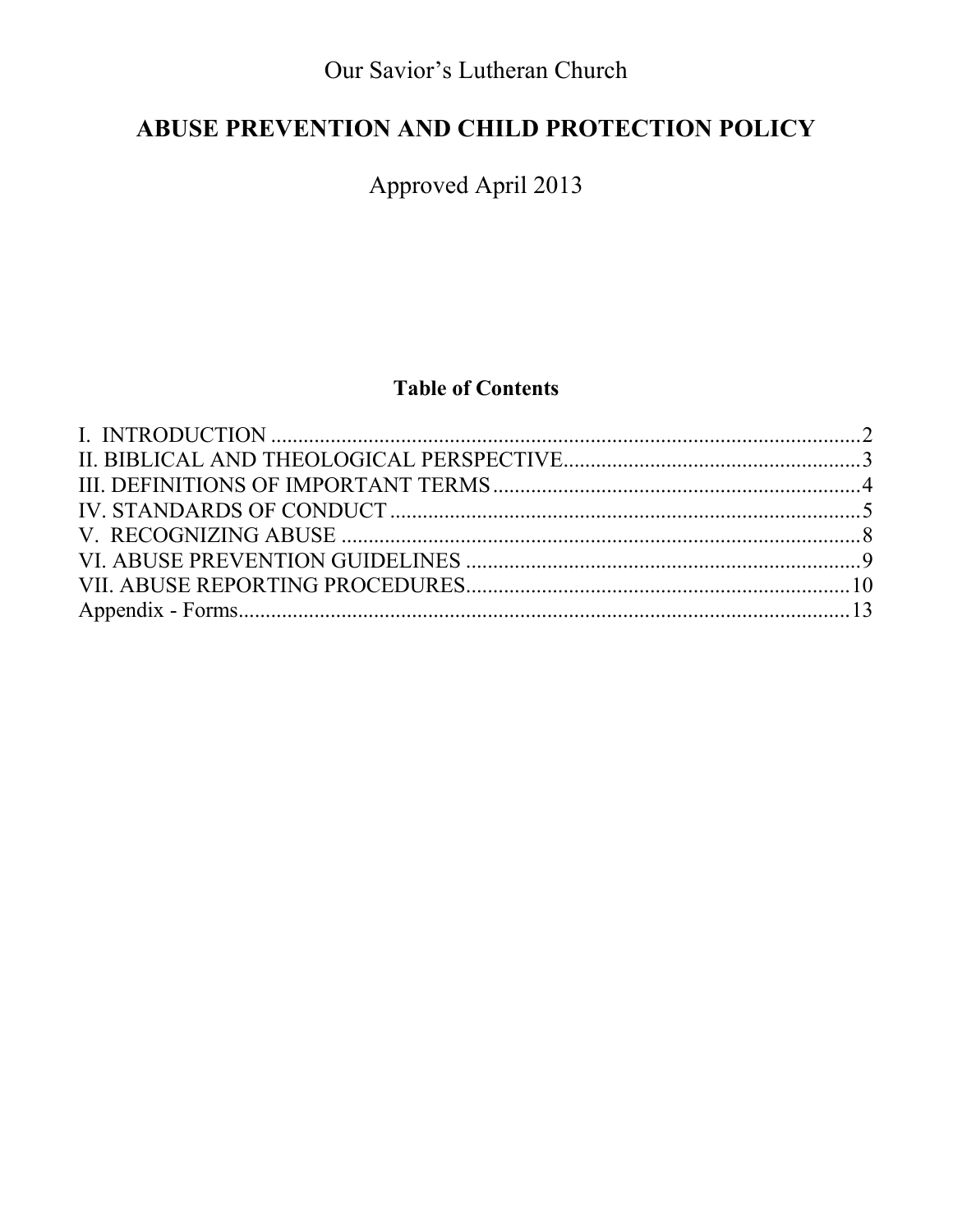## **I. INTRODUCTION**

Council approved this policy in July 2006-Subjected to annual review Annual Review #1 July 2007

Our Savior's Lutheran Church understands that abuse, of all forms, are present in our nation, society, community, and our church. We understand that abuse has no race, economic, social, gender, or spiritual boundaries. Regrettably, a common theme throughout these situations has been the absence of the church in a supporting role for the victim and others who may be silently ignoring the abusive act. Our congregation recognizes that abuse occurs in our church families and extended families. This has been acknowledged by our resolution to keep our congregation safe. Our Savior's Lutheran Church believes it is imperative to institute a policy on abuse prevention and healing in the church.

The intent of this policy is to help reduce the risk of abuse and to help ensure intervention if it does occur within the church setting and among church family members. We are sad that this sin exists and recognize that our policy could possibly increase our responsibilities toward fellow church members. However, we believe that these principles serve the greater good of the church.

It is important to note that in some cases pastors are required to report to the proper governmental authorities cases alleging abuse. Persons entering into a counseling relationship with the pastors are made aware of this. Also, pastors understand that the church council requires this reporting. A biblical and theological perspective follows this introduction on abuse, definitions of important terms, standards for appropriate and inappropriate conduct, and possible indicators of abuse. Next follows the overall policy for abuse prevention and guidelines for the specific programs. Finally, forms are attached that all who serve our children and youth in any way must complete.

#### **A. Occurrence of Abuse in Churches**

Within recent years it has been dramatically shown that abuse occurs in churches. Unfortunately, the risk of abuse occurring in churches has increased as other institutions that are responsible for children have taken steps to protect the children. Potential abusers being denied access to children in other places, find opportunity and trusting environments in churches.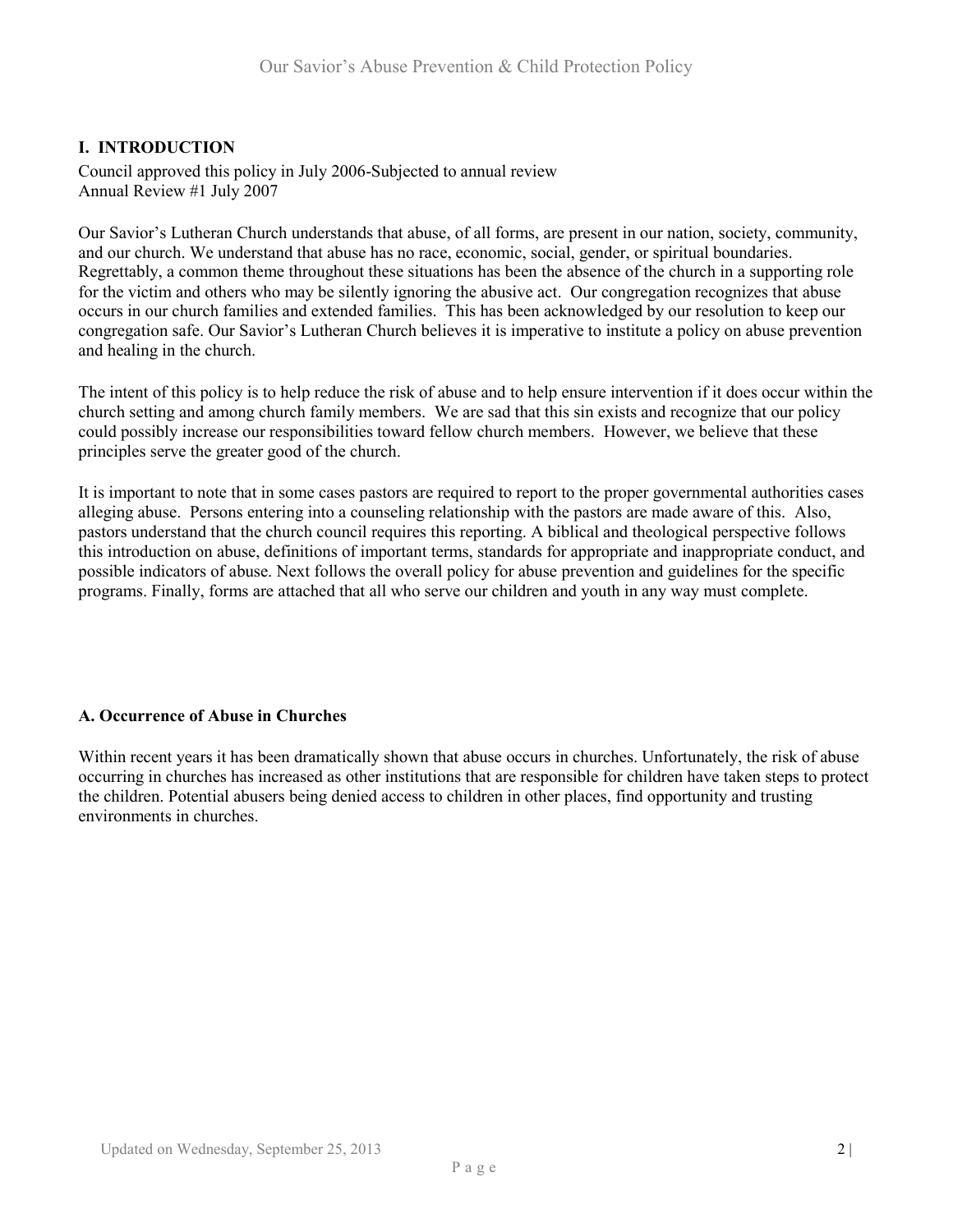# **II. BIBLICAL AND THEOLOGICAL PERSPECTIVE**

"The infant will play near the hole of the cobra, and the young child put his hand into the viper's nest. They will neither harm nor destroy on all my holy mountain, for the earth will be full of the knowledge of the Lord …" Isaiah 11:8 - 9

The kingdom of God is described in a variety of ways throughout the Bible, perhaps none so picturesquely and with so much vivid imagery as in the book of Isaiah, chapter 11. It's a beautiful and harmonious scene, culminating in the quotation above. This passage describes not only relationships within the whole of God's creation, but also human relationships.

The fall of the human race into sin destroyed God's original design and intent for this world and especially for our relationships. While it is true that sin in general affects the whole of human life, few sins tear at the fabric of relationships with as much human misery and pain as the sin of abuse. Abuse distorts the image of God, devalues human beings created in his image, and devastates its victims.

The biblical record realistically portrays the presence and results of abuse among the people of God (see, for example, the story of Amnon and Tamar in 2 Samuel 13). Studies and statistics today indicate an incidence of abuse within the church equal to that in the general population. Where such abuse is perpetrated by spiritual leaders within a congregation, there is not only a terrible perversion of power, but enormous spiritual damage results.

Yet, the Bible's message is not one of despair, but of hope! In Christ God's world is restored, and God's kingdom comes. In his life on earth Christ was the embodiment of righteousness, justice, peace, reconciliation, and love. Through his death, he redeemed his church; by his Word and Spirit, he calls and equips us to model his kingdom until it comes in all its completion and glory.

The church is responsible for becoming a safe community that confronts sin, particularly the sin of abuse. The church seeks to bring healing to its victims and help to its perpetrators. It must consciously work for the prevention of all abuse.

Our Savior's Lutheran Church also seeks to encourage perpetrators to seek appropriate help. The church council will "help the congregation to publicly acknowledge that the sin of abuse exists among us; to support efforts that such abuse be addressed promptly so that abused and abusers may experience the healing power of God's grace; and to take positive steps to make OSLC a safe place for all persons." The church and each individual can become a "colony" of the kingdom where "they will neither harm nor destroy on all [God's] holy mountain" (Isaiah 11:9), where every tear is wiped away (Isaiah 25:8), and where there is peace.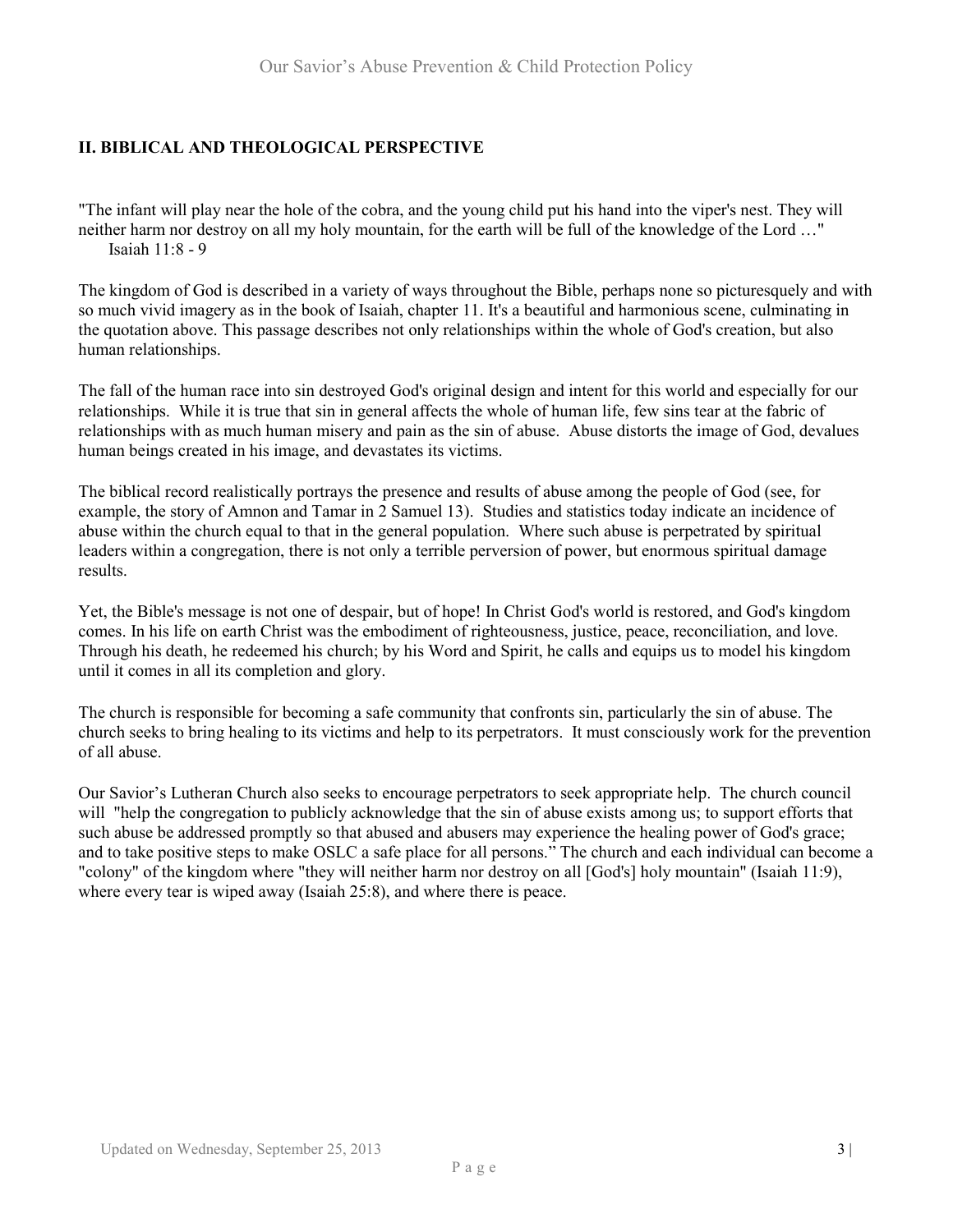# **III. DEFINITIONS OF IMPORTANT TERMS**

- A. Adult: a person at least 18 years of age.
- B. Child or Youth: a person under 18 years of age.
- C. Child abuse: harm or threatened harm to a child's health or welfare which occurs through nonaccidental physical or mental injury, sexual abuse, sexual molestation, sexual exploitation, prostitution, disseminating, exhibiting, or displaying pornographic material to children.
- D. Verbal/emotional abuse: degrading verbal statements, teasing, bullying, intimidating, posturing and any other unwanted and threatening verbal and non-verbal behaviors.
- E. Physical abuse: hitting, biting, scratching, bullying and any other unwanted touch or body contact.
- F. Sexual abuse: engaging in any sexual contact with a child, voluntary or involuntary; the sexual exploitation or molestation of any person, and/or disseminating, exhibiting or displaying pornographic materials regardless of whether such conduct is with or without the knowledge or consent of the other person. Sexual abuse may be violent or non-violent. It includes sexual behaviors involving touching, such as fondling, as well as penetration, intercourse and rape. It also includes sexual behavior that does not include touching, such as sexually suggestive comments, obscene phone calls, exhibitionism, displaying pornographic materials, and allowing children to witness sexual activity.
- G. Staff member: any person serving at Our Savior's Lutheran Church in a paid or internship capacity.
- H. Volunteer program leaders: persons giving leadership in any of Our Savior's Lutheran Church ministries including but not limited to nursery helpers, Youth Club and Children's Ministry leaders/helpers, Sunday School teachers, counselors, youth group leaders, chaperones, council members and transportation providers.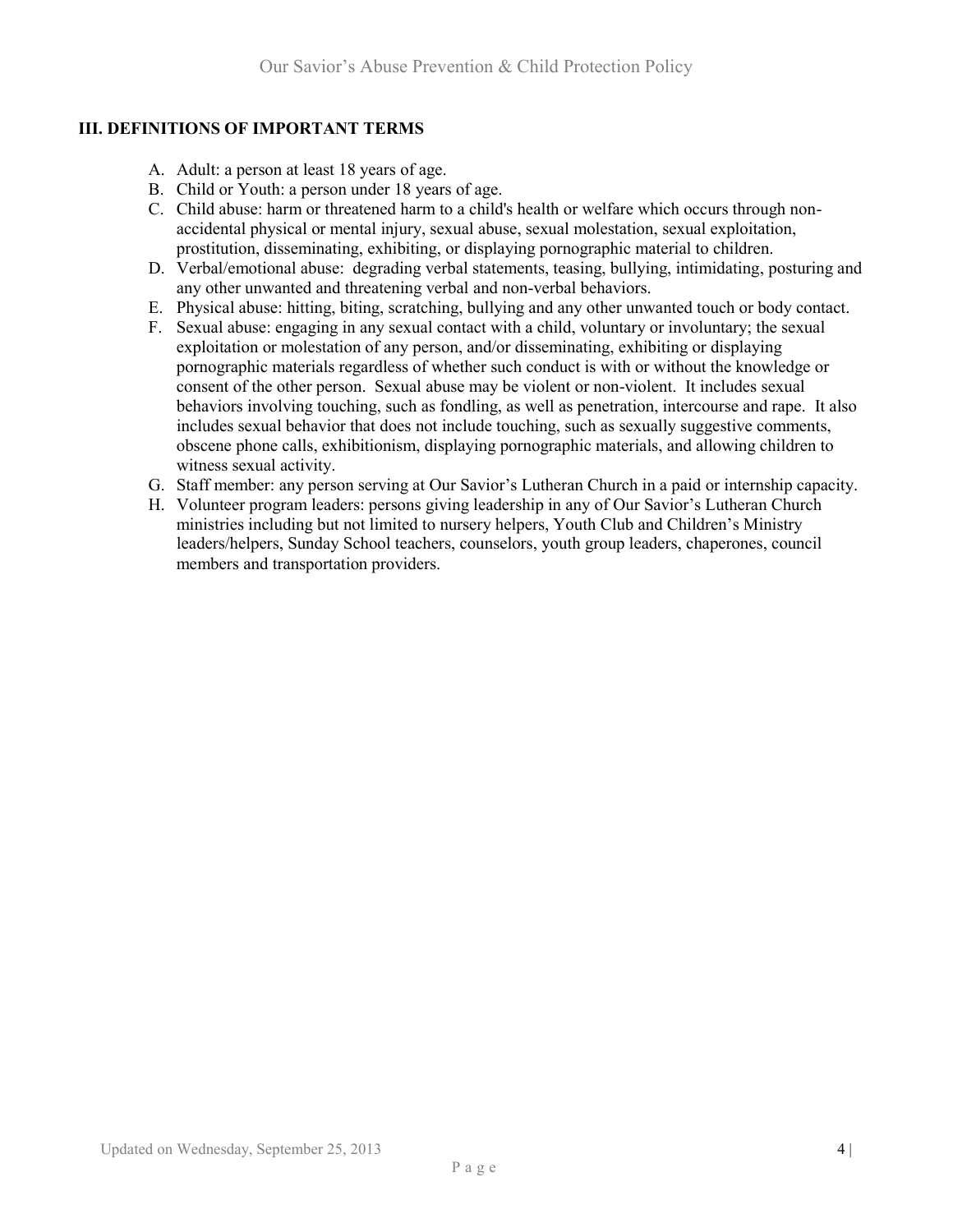# **IV. STANDARDS OF CONDUCT**

#### **A. Prohibited Conduct**

To attempt the goal of preventing any forms of abuse or the potential of false allegations of abuse prohibited conduct must be defined. No persons including staff members, guests, volunteer program leaders or any church members, whether paid or volunteer, shall engage in any of the following whether consensual or non-consensual:

- 1. abuse of any kind, including sexual abuse;
- 2. sexual exploitation or molestation;
- 3. disseminating, exhibiting, or displaying pornographic material;
- 4. hitting, kicking, slapping or shoving;
- 5. selling, giving, or furnishing any child with any tobacco substance, alcohol, or controlled drug;
- 6. swear or use obscene, foul, or sexually explicit language;
- 7. demonstrate any romantic or sexual interest in a child;
- 8. remove any clothing from another person, except when appropriately required under necessary circumstances;
- 9. wear anything but appropriate attire in the presence of others, especially children;
- 10. kiss any child or non-family member on the lips or in an intimate area;
- 11. extended or inappropriate hugging or embracing;
- 12. sleep in the same bed or bedding with any child;
- 13. remain in any building, room, motor vehicle or private place with a child except as permitted in this policy;
- 14. assist any child in the rest room except as permitted in this policy;
- 15. denying anyone, who is not a threat to a child, access into a room, vehicle, or other place in which you are present with a child.
- 16. telling any jokes of a sexual nature.

#### **B. Permitted conduct**

It is quite natural, appropriate and desirable for Christians to express and share their love and affection for each other and Christ. This sharing is essential for healthy emotional and spiritual well-being of individuals, and for the growth and development of a loving and caring Christian community such as Our Savior's Lutheran Church. This sharing of love is especially important to children for their normal, healthy, and happy growth and development. The expressing and sharing of one's Christian love to a child or another adult member shall not be considered abuse or be in any way prohibited, restricted or limited by this policy. The following conduct by any person, be it a staff member, volunteer program leader or any other church member, whether paid or volunteer, shall be considered to be an expression of this Christian love:

- 1. verbally expressing one's Christian love and affection to another;
- 2. appropriately holding and comforting another person;
- 3. occasionally and appropriately hugging or embracing another person, especially when initiated by the other;
- 4. sharing emotional and spiritual concerns with another person;
- 5. providing necessary medical care and attention to another person with appropriate consent;
- 6. encouraging another member to appropriately express and share their Christian love.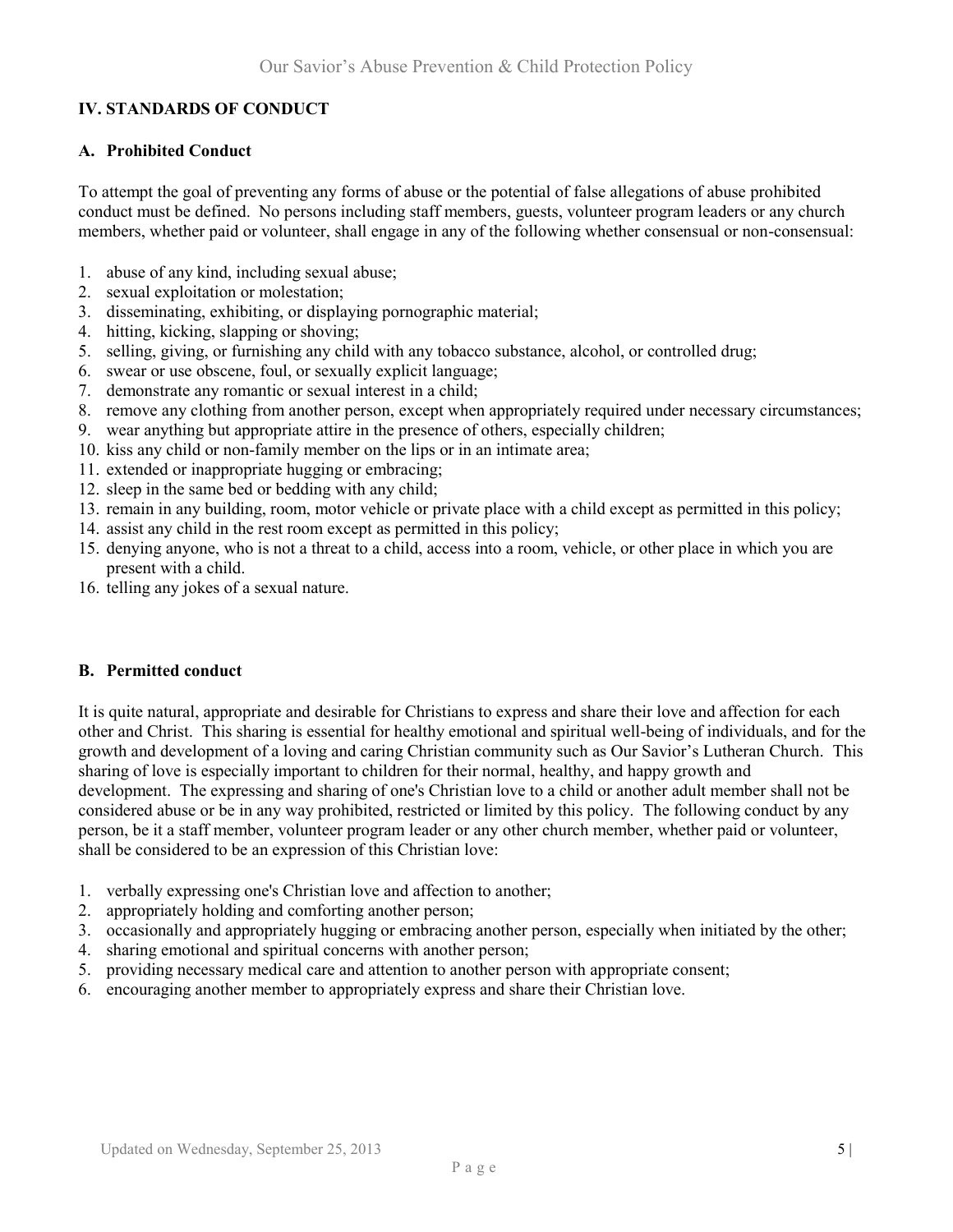## **C. Guidelines for Private Conversations**

The opportunity for a church member, whether child or adult, to share confidentially his or her private and personal concerns with another member can contribute significantly to his or her spiritual, emotional and physical wellbeing. Indeed, this may be the only time when a person may be willing to disclose any abuse he or she may be suffering. Such private and confidential conversations are an integral part of a caring and loving Christian community.

On the other hand, such private conversations could create a risk environment for potential abuse situations to arise. They can create an ideal opportunity for: (1) abuse to occur, (2) a false appearance that abuse may be occurring, and (3) a false, but difficult to refute, allegation that an incident of abuse did occur.

Thus, there is a tension between two valuable objectives designed to reach a common ministry goal. A proper balance is difficult to achieve with any set of policies or guidelines, especially given the variety of circumstances and relationships that may exist.

Therefore, before engaging in a private conversation with another member, whether child or adult, every staff member, volunteer program leader or other member engaged in ministry should weigh and balance the following considerations:

- 1. Location. Private conversations can be conducted more safely in public and populated locations. If possible, all conversations should be conducted in a public place, easily accessible to others.
- 2. Necessity. If the conversation does not involve confidential matters, but is generally "small talk," it is not necessary to be alone in a private location.
- 3. Relationship. Be sure you have a good, healthy relationship with the other person. Private conversations and meetings should be avoided if any romantic interests start to develop.
- 4. Gender issues. Private meetings and conversations with members of the opposite sex are more prone to abuse and the appearance of impropriety.
- 5. Frequency. Frequent private conversations can create difficulties in a child's healthy development or lead to dangerous relationship dynamics among adults.
- 6. Personal ability. If a person's spiritual or emotional needs are significant, the listener should refer him or her to the pastor or to a professional counselor. Don't overestimate your own counseling abilities.
- 7. Reliability. Consider the emotional stability and maturity of the individual. If lacking, private meetings with that person may be dangerous because such individuals may create the highest risk of false accusations.
- 8. Appearance. Maintain an appropriate appearance at all times. Remember, words and conduct that you may consider to be appropriate at the time can subsequently be made to appear very inappropriate or sinister.
- 9. Substance of conversation. The substance of the conversation should be appropriate at all times.
- 10. Touching. Although hugging another person in a public location when several others are present may be appropriate, physical contact in a private, isolated location creates a very high risk of being misconstrued and should be avoided.
- 11. Safeguard. As an extra precaution, consider keeping records of all private meetings, and let some other adult besides his or her spouse know that the conversations are occurring, as well as the reasons for the conversations.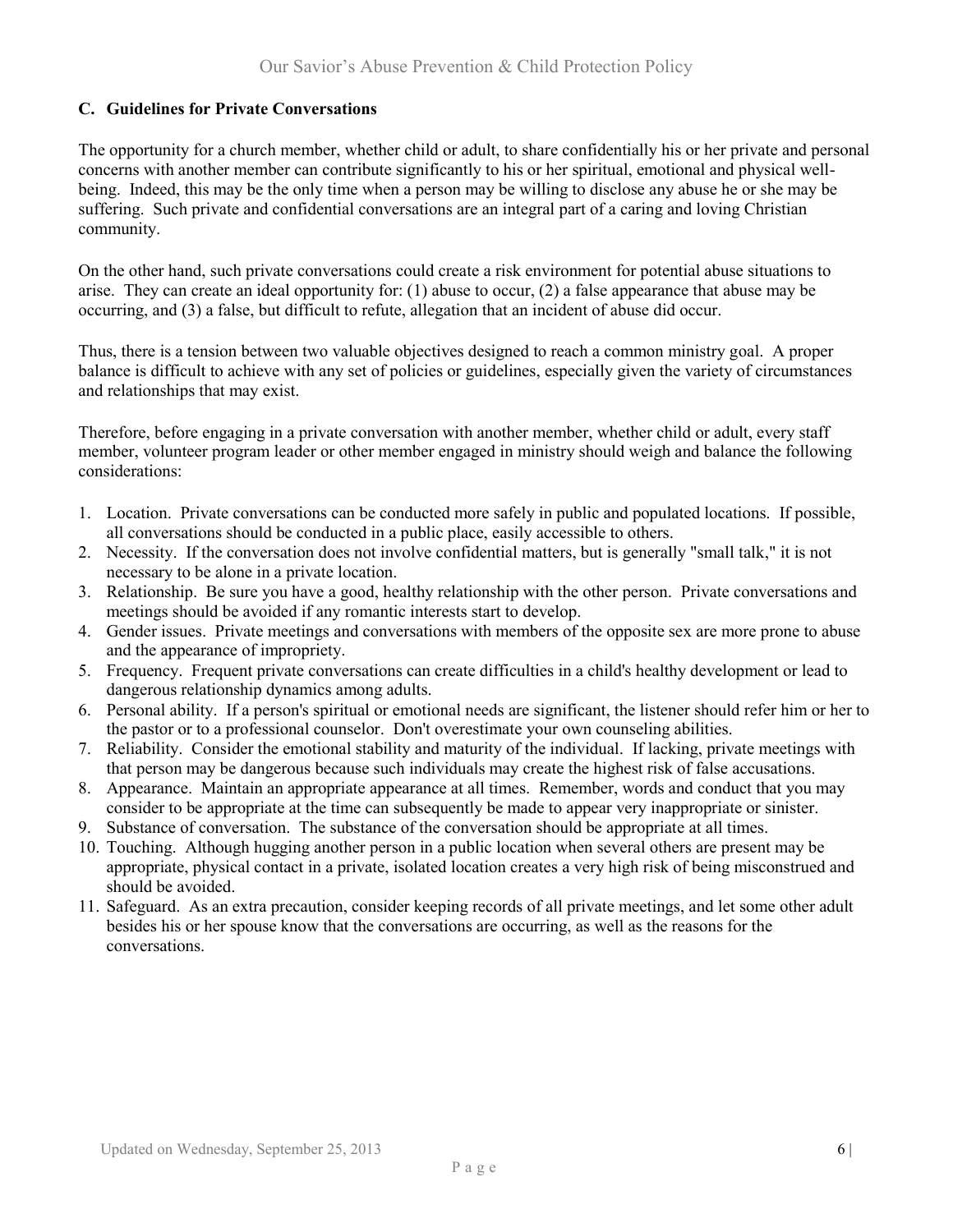# **D. Discipline Guidelines**

The primary means of discipline is the development of a healthy and respectful relationship between the adults leading the program and the children or young people involved. Therefore, adults should do all they can to foster respect and care in their program. As well, those adults should engage in praying regularly for the youth in their program, and treat the youth as they would like to be treated. But there are times when the usual methods of maintaining order appropriate to the setting fail. If this is the case, then the following procedure should be used:

- 1. Under no circumstances shall any of the prohibited conduct in section IV. A. be used as a means of discipline.
- 2. A misbehaving child should not be restrained unless he or she is about to harm another person in the program.
- 3. If someone is disrupting a program, he or she should be warned verbally. If he or she has to be warned a second time during the session of the program, the teacher/leader should speak to the youth one-on-one when that session is finished.
- 4. If the youth persists in being disruptive in succeeding weeks, the teacher/leader should contact the parents/guardians. If appropriate, the parent/guardian should stay with the youth in class for at least one period.
- 5. The child and the parent will be told of the possibility of being forbidden to attend the program.
- 6. If the youth persists in being disruptive in succeeding weeks, he or she shall be forbidden to attend the program until after he or she, his or her parents (or guardians), and the pastor have met to work through the problem. As part of that meeting a written contract for appropriate behavior and consequences for misbehavior shall be drawn up and signed by the youth and his/her parents/guardians.
- 7. If the youth violates the contract, consequences for violation shall be enacted including expulsion from the program for the year.

## **E. Services offered at OSLC - Nursery**

- 1. Guidelines for a Safe Nursery
	- a. Lead Pastor will establish a staff person in charge.
	- b. Follow directives outlined in our congregation's Child Protection Policy such as screening everyone who has access to the children and youth in your church.
- 2. Good Communication with Parents
	- a. Have a check-in system for parents, which includes having them fill out information cards on their children.
	- b. Keep up-to-date information on all children.
	- c. Ask parents to label their child's diaper bag, bottle, spare clothing, toys, etc.

#### **F. Guidelines for Programs**

All necessary precautions should be taken to reduce the risk of abuse to our children. The responsibility of the Children Youth & Family Pastor will be to monitor the programs and suggest and encourage the programs to make changes where there exists possible risk of our children. If the program disagrees with the pastor's recommendations a meeting will be called with the program chair/reps, the Lead Pastor, a member of the council and a rep/reps from the Youth Ministry Team. The Lead Pastor will lead the meeting. The parties will discuss the differences and come to an amiable agreement before the program continues with their ministry. There will be a follow-up meeting/discussion following the program ministry to evaluate the decision that was made.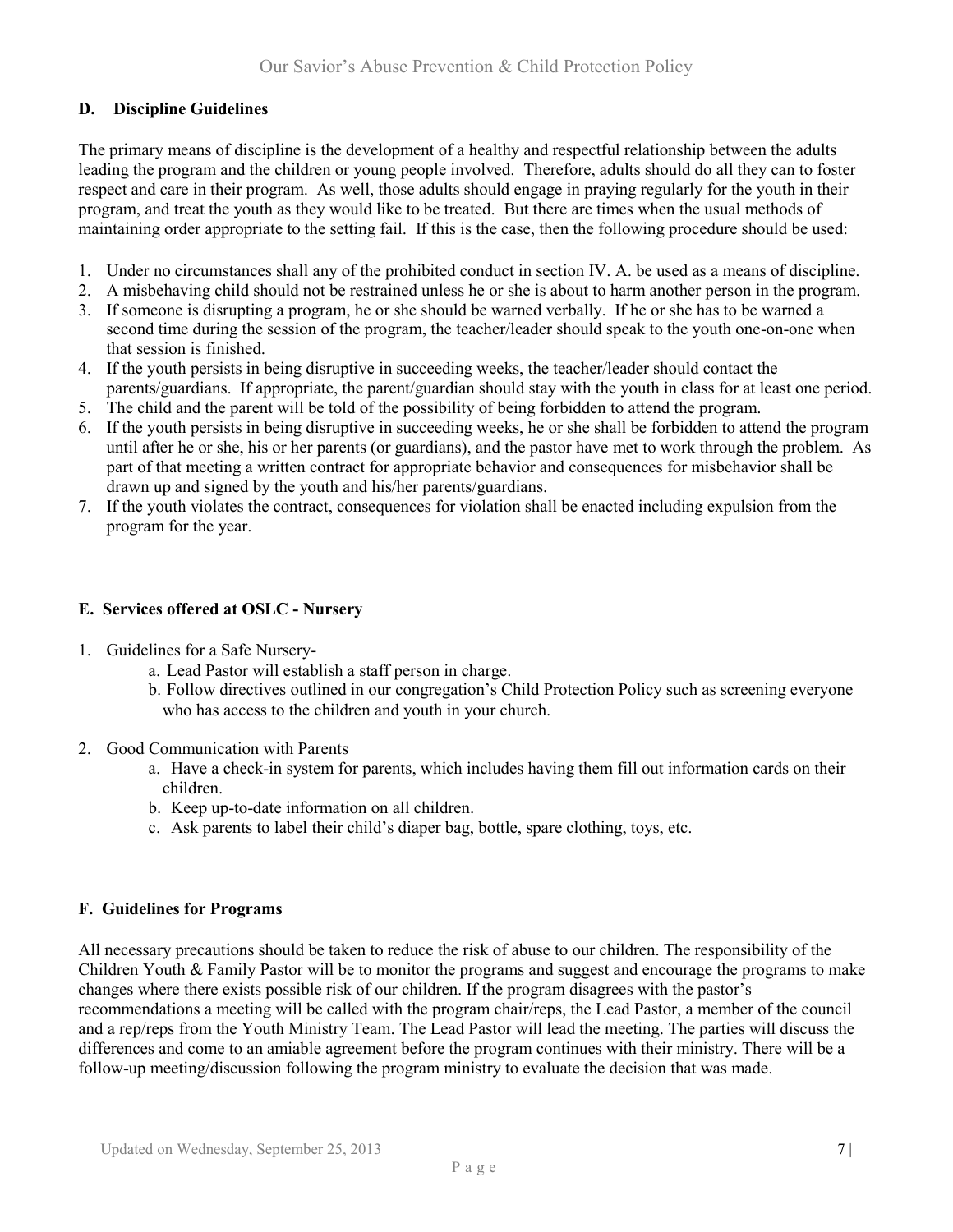# **V. RECOGNIZING ABUSE**

The following lists include general characteristics of abused children. Any one indicator does not necessarily mean that abuse has occurred. They may also indicate stress or anxiety in a young child. However, if a number of indicators are present, it is wise to consider the possibility of abuse. Some characteristics may occur in more than one category. (E.g. speech problems, self-injury, rocking, etc.)

#### **Possible Indicators of Physical Abuse**

| 1.                             | Unexplained bruises or welts (bruises in       | 9.  | Human bite marks.                              |
|--------------------------------|------------------------------------------------|-----|------------------------------------------------|
|                                | various stages of healing). Unexplained burns  | 10. | Fears parent(s) or caregiver(s).               |
|                                | (cigarette, etc.).                             | 11. | Different colors, old and new scars together.  |
| 2.                             | Unexplained broken bones.                      | 12. | Overly aggressive or withdrawn.                |
|                                |                                                |     |                                                |
| 3 <sub>1</sub>                 | Unexplained cuts or scrapes.                   | 13. | Seeks more than average amounts of             |
| 4.                             | Unexplained stomach injuries.                  |     | affection from other adults.                   |
| 5.                             | Unbelievable explanations of injuries or       | 14. | Lags in emotional and intellectual             |
|                                | claiming no knowledge of the source of injury. |     | development.                                   |
| 6.                             | Exhibits habit disorders (sucking, biting,     | 15. | Self mutilation (cutting, scratching, burning, |
|                                | eating disorders).                             |     | head banging).                                 |
| $7_{\scriptscriptstyle{\sim}}$ | Fears adults; shrinks away from touch.         |     |                                                |
|                                | Afraid to go home.                             |     |                                                |
|                                |                                                |     |                                                |
| 8.                             | Bald spots and scalp bruises (caused by hair   |     |                                                |
|                                | pulling).                                      |     |                                                |
|                                |                                                |     |                                                |
|                                |                                                |     |                                                |
|                                |                                                |     |                                                |
|                                |                                                |     |                                                |

#### **Possible Indicators of Neglect**

| 1. Under-fed or constantly hungry.  | 5. Begging or stealing food.        |
|-------------------------------------|-------------------------------------|
| 2. Constantly unclean/poor hygiene. | 6. Lack of supervision.             |
| 3. Unattended medical needs.        | 7. Constantly fatigued or listless. |
| 4. Growth rate below normal.        |                                     |
|                                     |                                     |

#### **Possible Indicators of Emotional Abuse/Neglect**

|    | Significantly withdrawn.             | Slow physical growth.<br>$\mathbf{b}$ . |
|----|--------------------------------------|-----------------------------------------|
|    | Slow mental or emotional growth.     | Habit of sucking, biting, or rocking.   |
|    | Anti-social or destructive behavior. | Long-term depression.<br>8.             |
| 4. | Dramatic emotional swings.           | Loss of appetite.<br>9.                 |
|    | Low self-esteem.                     | 10. Speech problems.                    |
|    |                                      |                                         |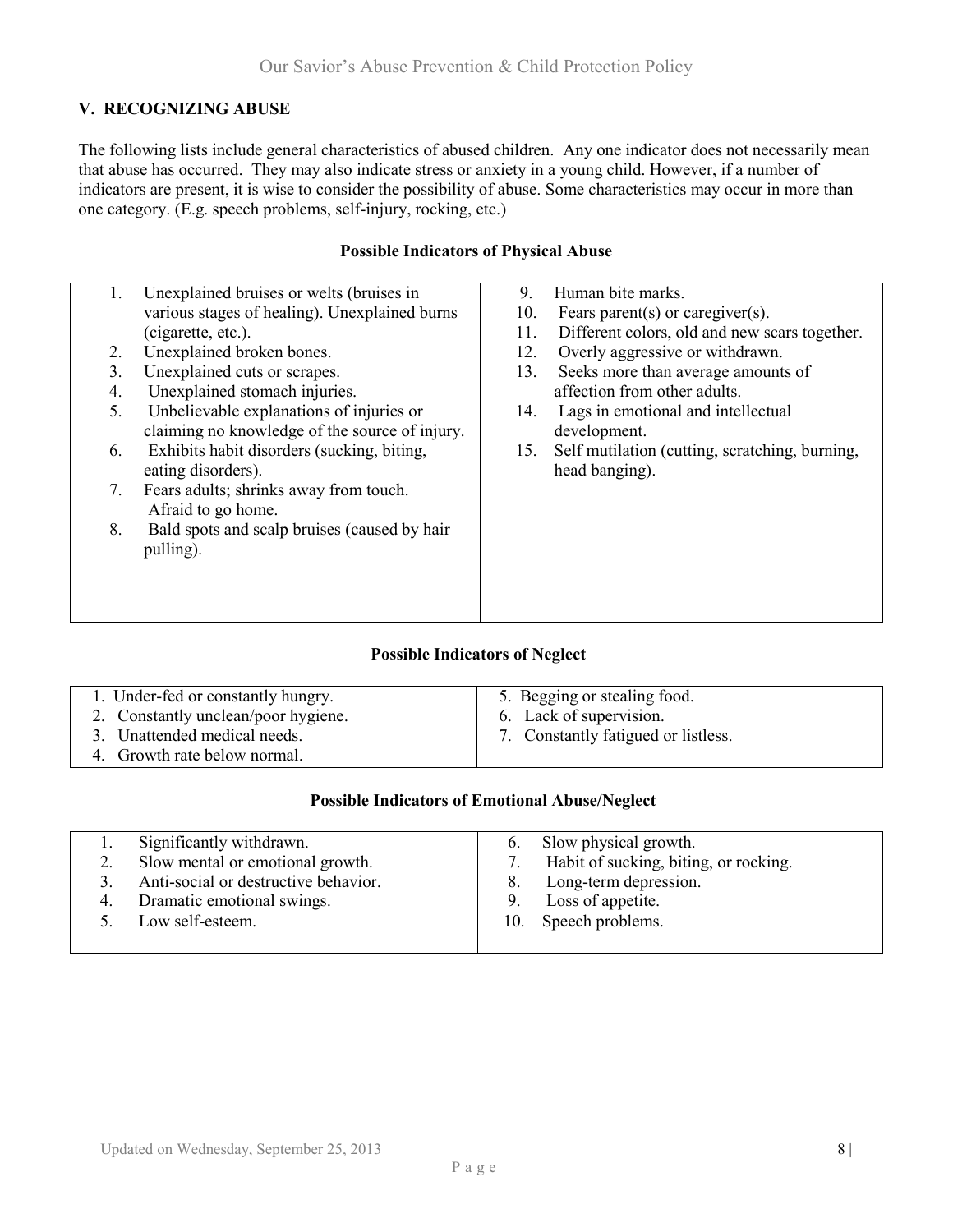#### **Possible Indicators of Sexual Abuse**

|    | Difficulty in walking or sitting.           |     | Pain or itching around private parts.            |
|----|---------------------------------------------|-----|--------------------------------------------------|
|    | Unusual knowledge of or interest in private |     | Stomachaches.                                    |
|    | parts.                                      | 10. | Sleep problems.                                  |
|    | Bed-wetting.                                | 11. | Sudden behavior changes.                         |
| 4. | Depression or withdrawn behavior.           | 12. | Reluctance to go to the bathroom.                |
|    | Poor relationships with other children.     | 13. | Anxiety, irritability, constant inattentiveness. |
| 6. | Acting out adult sexual behaviors.          |     |                                                  |
|    | Indirect hints that allude to problems.     |     |                                                  |

# **A. Procedure for Helping Children, Youth, and Adults when Abuse is Suspected**

- 1. When you first notice or suspect abuse and/or when the individual first comes to you, be sure to take the person seriously. Don't deny the problem. Stay calm, and listen to the claim. Remind the person that he or she is not at fault and that they were right in telling you about the problem. Do not promise that you will not tell anyone!
- 2. Immediately report such a case to one of the pastors, president, or vice-president of the council. A determination will be made as to whether more information is needed or whether Child Protective Services or law enforcement officials will be contacted. If a report is required you can remain anonymous
- 3. After reporting, respect the individual's privacy by keeping the information confidential.

#### **VI. ABUSE PREVENTION GUIDELINES**

A. Children and other members of the congregation will be encouraged to report abuse or inappropriate behavior to any adult in the congregation whom they trust. Adults will be trained to pass on the report to one the pastors, council president or council vice-president. These designated leaders will be introduced to the children and the congregation.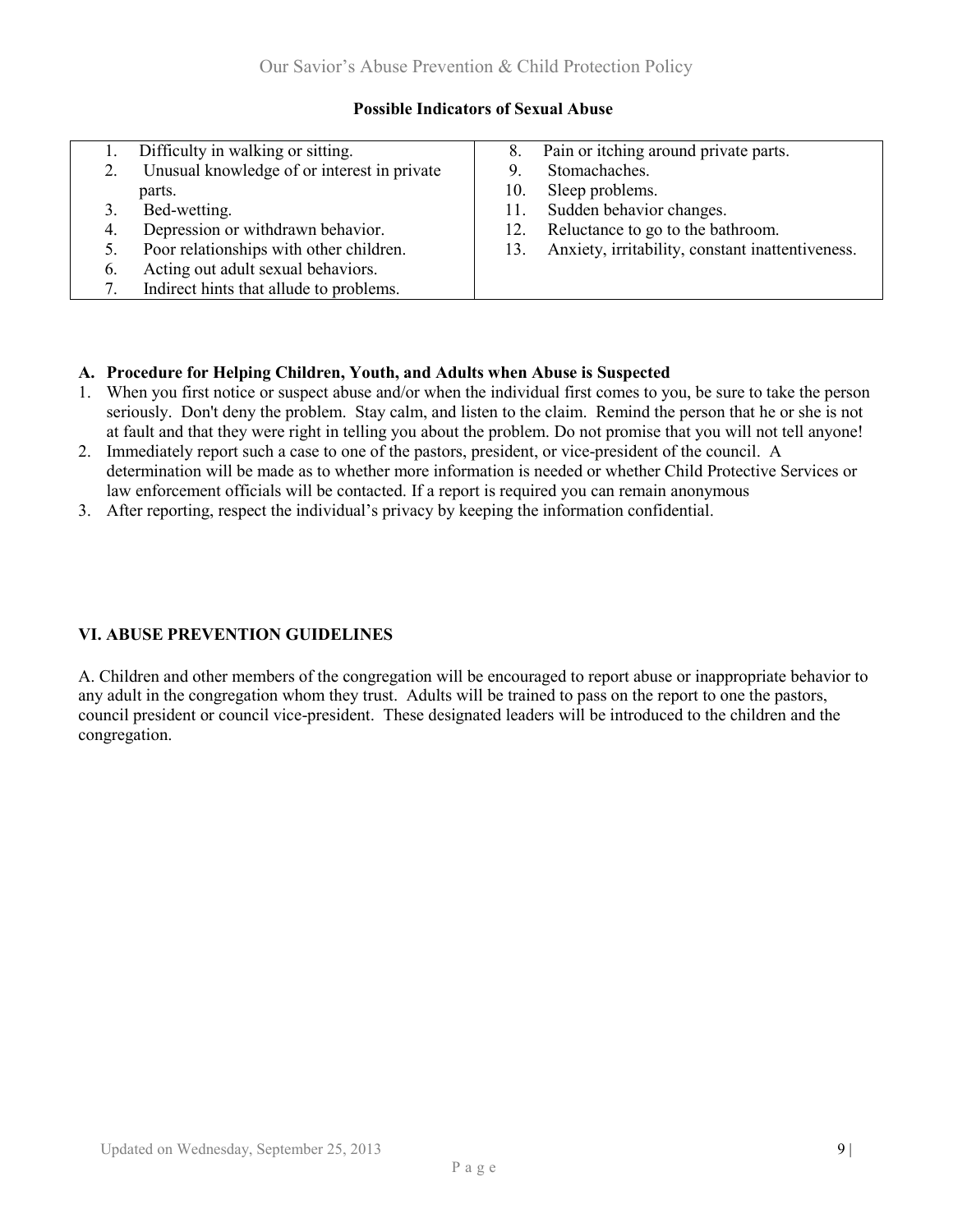# **VII. ABUSE REPORTING PROCEDURES**

A. The office bearers, leaders, teachers, and anyone in a position representing Our Savior's Lutheran Church are required to report any suspected or alleged incidence of abuse to the pastors, president or to the vice-president of the council. It is not the responsibility of the reporting person to substantiate the alleged abuse but only to report it to one of the pastors or to the president or vice-president of the council. Application of Child Abuse Reporting Laws to Ministers and Lay Church Workers for Minnesota

| statute                                   | what is reportable "abuse"                                                                                                                                                                                                                                                                                                                                                                                                                                                                                                                                                                                                                                                                                                                                                                                                                                                                                                                                                                                                                                                | mandatory reporters                                                                                                                                                                                                                                                                                                                                                                                                                                                                                                                                                                                     | where to                                                                                          | clergy                                                                                                                                       |
|-------------------------------------------|---------------------------------------------------------------------------------------------------------------------------------------------------------------------------------------------------------------------------------------------------------------------------------------------------------------------------------------------------------------------------------------------------------------------------------------------------------------------------------------------------------------------------------------------------------------------------------------------------------------------------------------------------------------------------------------------------------------------------------------------------------------------------------------------------------------------------------------------------------------------------------------------------------------------------------------------------------------------------------------------------------------------------------------------------------------------------|---------------------------------------------------------------------------------------------------------------------------------------------------------------------------------------------------------------------------------------------------------------------------------------------------------------------------------------------------------------------------------------------------------------------------------------------------------------------------------------------------------------------------------------------------------------------------------------------------------|---------------------------------------------------------------------------------------------------|----------------------------------------------------------------------------------------------------------------------------------------------|
| Stats. §§<br>626.556 et<br>seq.<br>(2001) | sexual abuse by "a person who<br>(1)<br>has a significant relationship to<br>the child" (various relatives), a<br>"person in a position of authority"<br>(any person who is a parent or<br>acting in the place of a parent, or<br>a person who is charged with<br>responsibility for the health,<br>welfare, or supervision of a child,<br>no matter how brief);<br>(2) physical abuse by "a person<br>responsible for the child's care"<br>(an individual functioning within<br>the family unit and having<br>responsibilities for the care of the<br>child such as a parent, guardian,<br>or other person having similar<br>care responsibilities, or an<br>individual functioning outside the<br>family unit and having<br>responsibilities for the care of the<br>child such as a teacher, school<br>administrator, or other lawful<br>custodian of a child having either<br>full-time or short-term care<br>responsibilities including, but not<br>limited to, day care, babysitting<br>whether paid or unpaid,<br>counseling, teaching, and<br>coaching) [626.556]. | a person who knows or has<br>reason to believe a child is<br>being abused, or has been<br>abused within the preceding<br>three years, and who is<br>(1) a professional who is<br>engaged in the practice<br>of the healing arts,<br>social services,<br>psychological or<br>psychiatric treatment,<br>child care, education, or<br>(2) "employed as a member<br>of the clergy and<br>received the information<br>while engaged in<br>ministerial duties,<br>provided that a member<br>of the clergy is not<br>required by this<br>subdivision to report<br>information that is<br>otherwise privileged" | report<br>the local<br>welfare<br>agency,<br>police<br>department,<br>or the<br>county<br>sheriff | privilege<br>"a member of<br>the clergy is<br>not<br>requiredto<br>report<br>information<br>that is<br>otherwise<br>privileged"<br>[626.556] |

Any allegation of abuse will be taken seriously. When a report is made, the appropriate action will depend on the ages of those involved and the circumstances of the particular case. If an initial assessment by the pastor, president or vice-president of the council gives reasonable cause to believe that abuse may have occurred Child Protection Service (if a minor) and/or local police will be notified. The pastor, president, and vice president of the council will follow the operating procedures and protocol of the Child Protection Services.

If necessary/appropriate, other people directly involved will be notified. The allegation of abuse will remain within the confidence of these parties.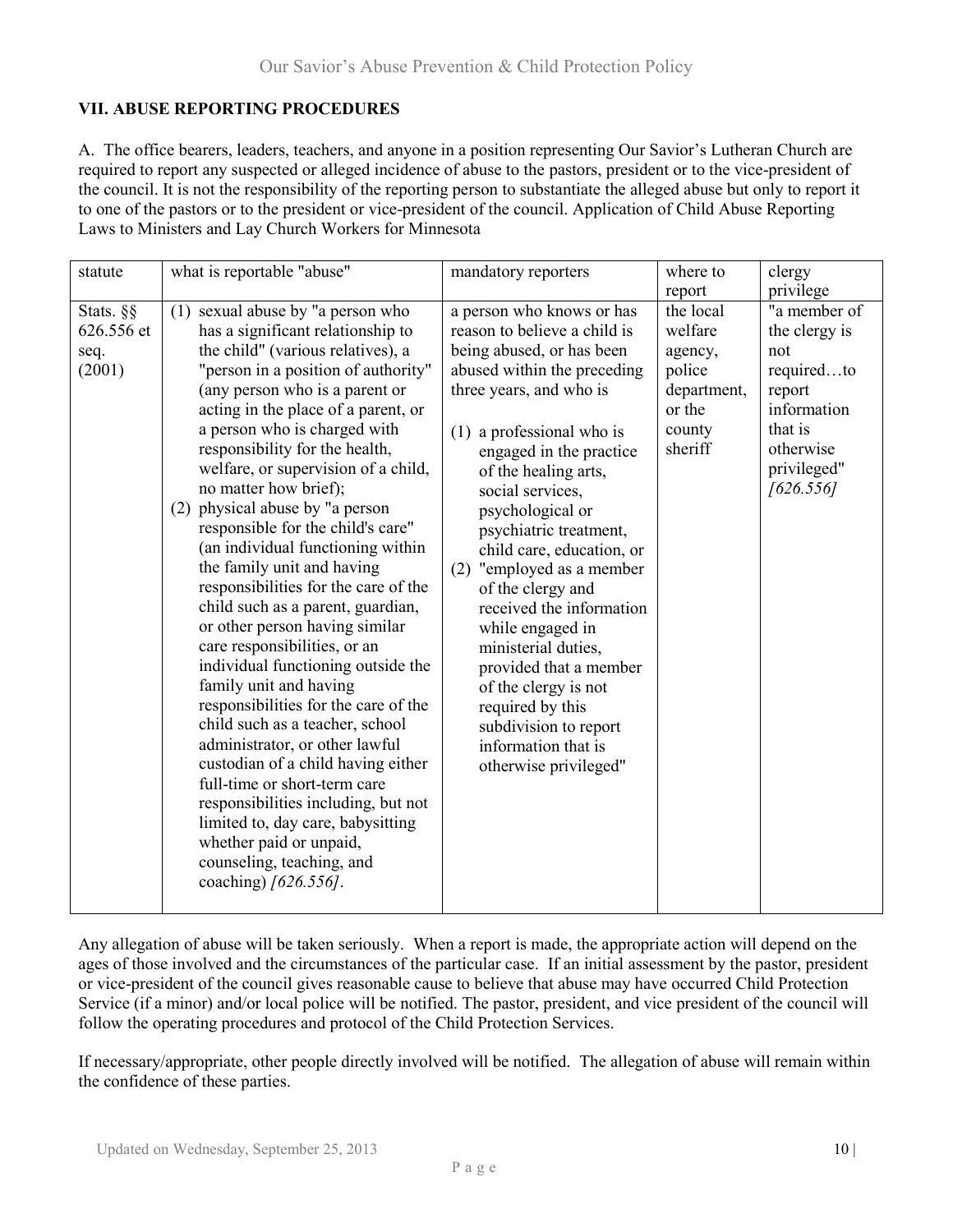The pastors and council president will maintain records of reported allegations of abuse, which must be kept, secure and confidential. When the pastors and/or council president leaves Our Saviors' Lutheran Church, he/she shall turn over pertinent records to his/her successor.

B. If the initial assessment gives reasonable cause to believe that abuse may have occurred, then the alleged abuser will be suspended from serving in the congregation for the protection of all parties. If the alleged abuser is the pastor, he/she will be suspended according to ELCA rules without prejudice pending a hearing. If the alleged abuser is another staff member, office bearer, or a volunteer program leader, he or she will be suspended from the church position without prejudice pending a hearing.

C. The church will cooperate with any investigation done by Child Protective Services or local police. In the event that criminal charges are dropped or prosecution does not result in conviction, the council must decide whether or not the church leader is to be restored to his/her previous position or duty. Conviction or lack of it is not the only criterion the church uses to discern ungodly conduct. An alleged abuser is not reinstated to a previous position of leadership until the council, in consultation with the police/child-protection authorities, legal counsel, and child abuse experts, deems it safe and proper to do so.

When appropriate, those who made false allegations may be held legally and ecclesiastically responsible for their actions.

D. If abuse is judged to have occurred, the congregation will be notified by announcement and by letter explaining the allegation and/or the reason for suspension and what steps have been taken. All adult members of the congregation should receive the same explanatory information in accordance with data privacy and confidentiality requirements. The information should be disseminated with discretion and sensitivity when an allegation of abuse becomes public knowledge outside of the church, the lead pastor or council president are the designees to interact with the media.

E. All staff and volunteers working with children and youth ministry will be strongly encouraged to attend a training meeting which will include a presentation about our abuse policy and how to recognize signs of abuse and inappropriate behavior. At this time, they shall sign and turn in the Code of Ethics and a release for a background check. The training and background checks should be completed for each staff/volunteer every three years. All staff/volunteers will complete the Code of Ethics on an annual basis.

F. The procedure for entry into children's and youth ministry at OSLC is as follows:

- 1. Volunteers for higher risk positions such as those engaged in overnight activities with youth or largely unsupervised activities involving children or youth may be interviewed by one of the pastors and the appropriate leader and references may be checked.
- 2. Volunteers whose interest raises concerns will be interviewed by a staff member and the appropriate program leader and references will be checked.
- 3. All forms will be kept confidential and in a secure area. For further accountability, they shall also be available to the president or vice-president of council.
- 4. Concerns about interpretation of this policy shall be discussed with the council.

G. All youth  $6<sup>th</sup>$  grade and older will be informed annually of these policies as is fitting to their age and understanding. This will be done through their programs and will include information on how to protect themselves from abuse and who they can consult for help. Program leaders will be required to keep attendance records of these meetings.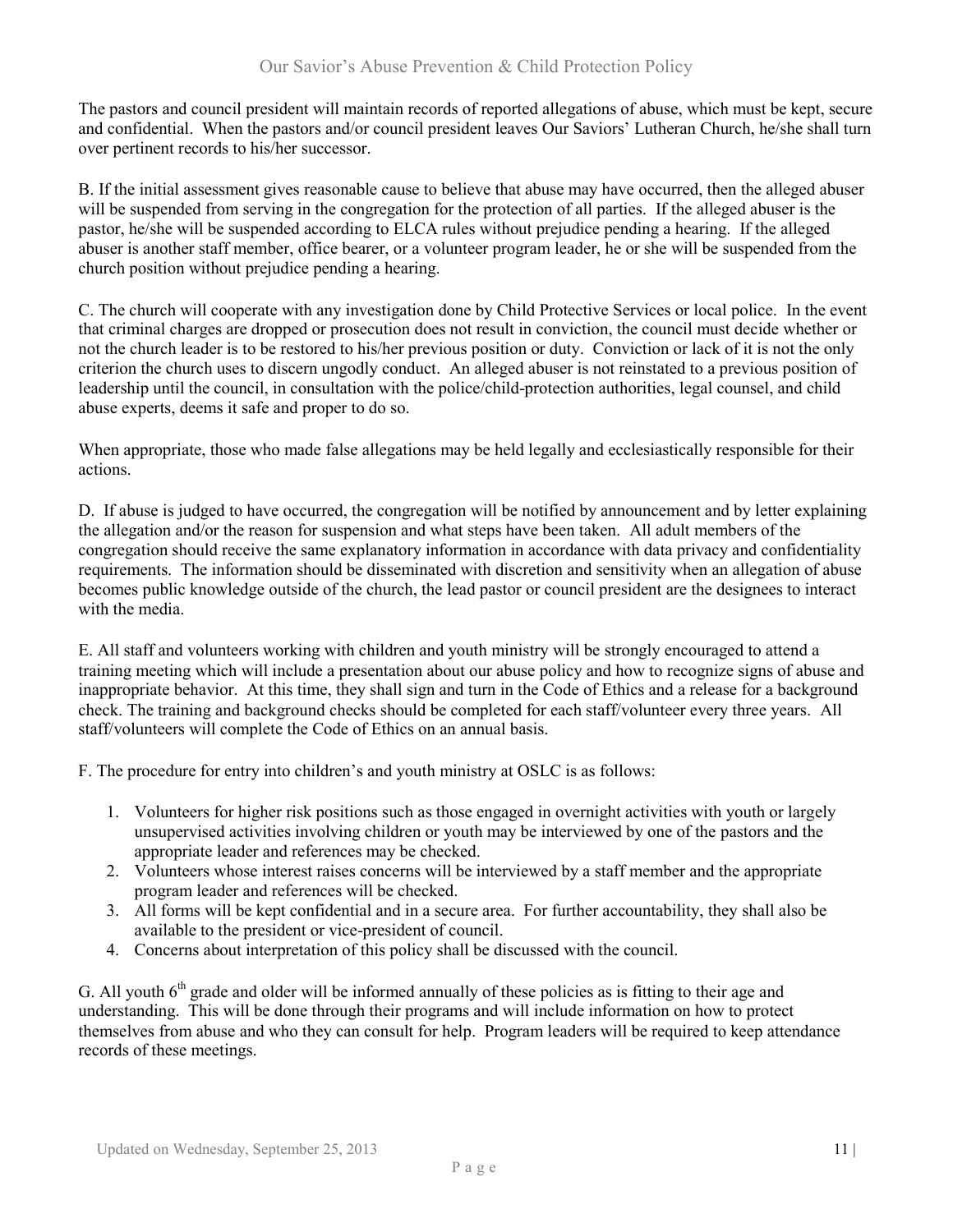H. All parents/guardians will be notified each fall regarding our abuse policies and are invited to the classes where children are informed about these policies. All newcomer classes will also outline our abuse prevention policy for those interested in joining our congregation.

I. The council will ensure that there is a triennial review of all abuse policies and procedures.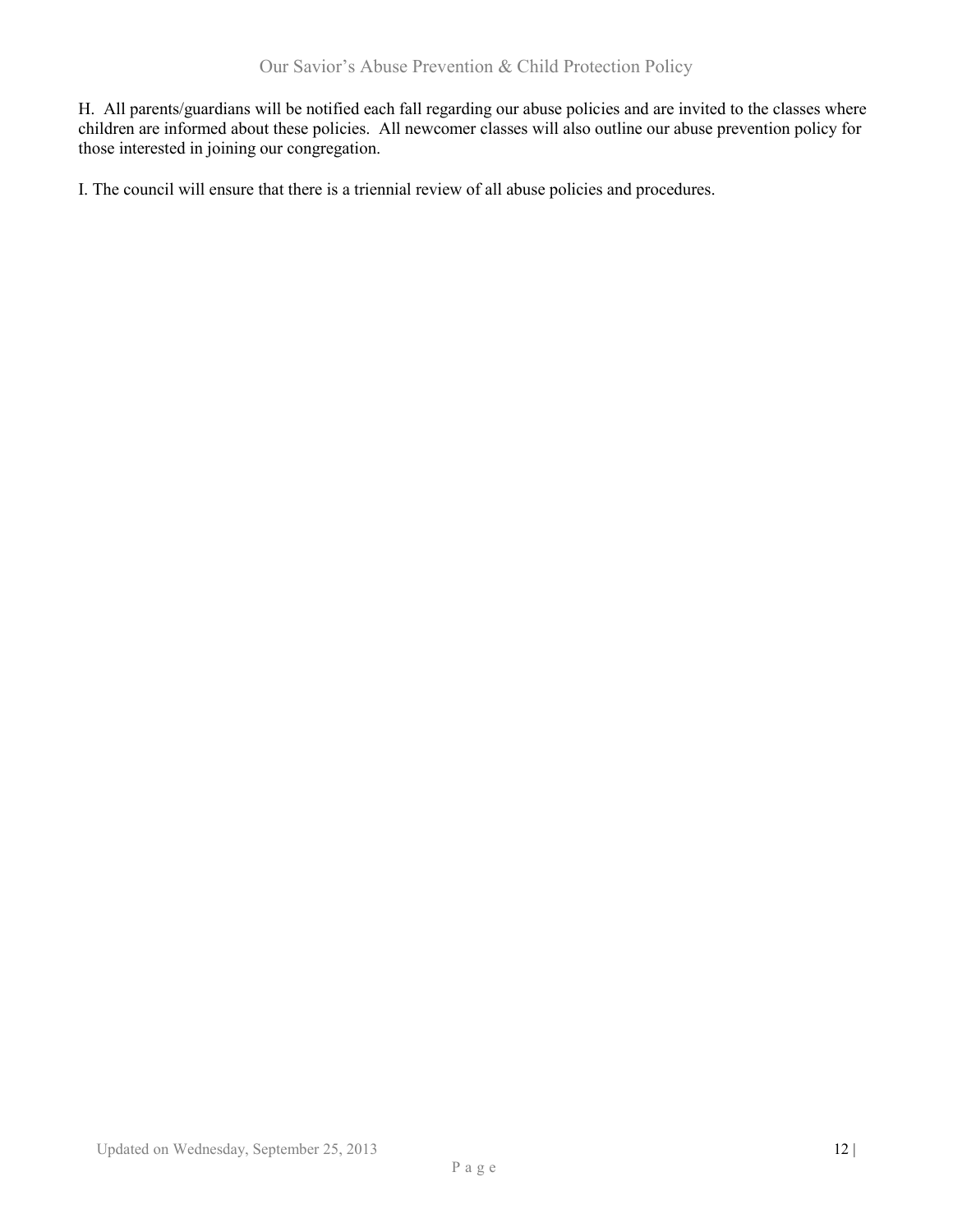**Appendix – Forms**